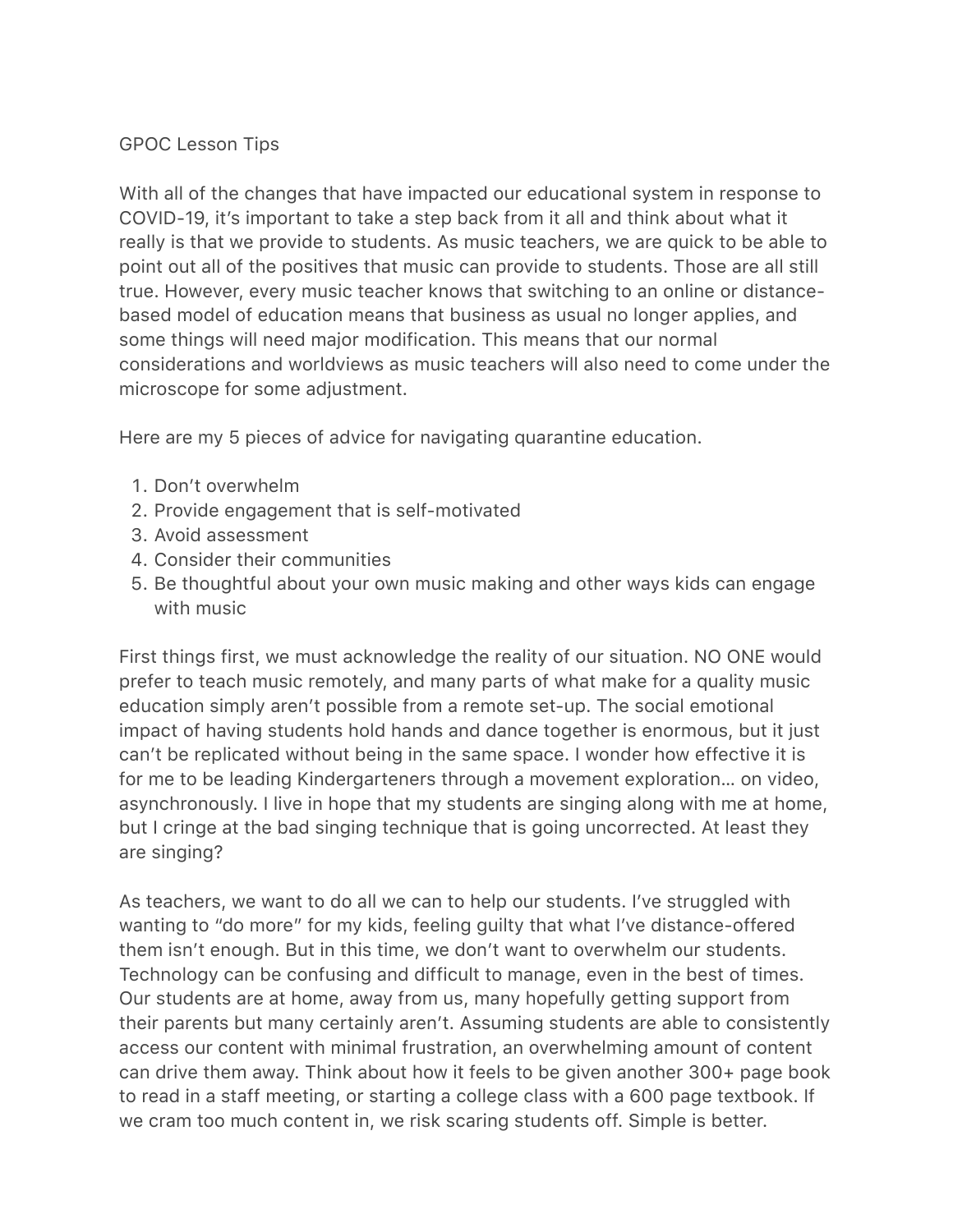Another important consideration is directions. Have you ever opened up a movement instruction manual, looked at the dance steps, and felt like you just read something written in a foreign language? I certainly have. Even as an intelligent adult, complicated directions can be overwhelming. Keep directions straightforward and simple, as much as possible. If you must have more complex instructions, include a "read-aloud" of those instructions, so that emerging readers aren't left out to dry; even competent readers might see a wall of text and lose interest quickly. Keep activities simple, straightforward, and easy to do.

Continuing on this line of thinking, if we want students to engage in music during this crisis, we have to present them with educational materials that they want to consume. This is intuitive, obvious, and also is the standard mode of operation for Orff teachers. Every lesson we teach is kid-focused and built on a basis of intrinsic motivation and play. However, during this time when classes seem "optional" at home, if we want students to continue to engage in music, we have to go beyond. Furthermore, music is not simply an academic subject as most others are. I don't know about you, but I've never turned to chemistry when I was needing to soothe my emotions. Our students are struggling emotionally through this time just as we are, and turning to comfort music is a really healthy strategy. So, lean into that. Make content that is \*even-more\* kid focused. While a "best-hits-of-the-year" lesson can feel like an end of the school year filler lesson, during this distancelearning time period it can be a huge comfort to reconnect to and sing through the songs you loved at school. The ideal scenario, in my mind at least, is that a student comes back and does the music lesson again and again because it is an escape for them.

Now obviously, music is obviously not just escapism. Music teachers are not here just to provide sing-alongs to make kids feel better. Good teaching involves assessing student growth, so we can be sure that our students are making the progress they need to be making. Assessment is important in a classroom. However, we are not in classrooms right now. It can seem attractive to assign an assessment because it will show you which students are keeping up with their schoolwork, and ensure students are doing their music lessons. You then know not only if a student understood the lesson, but if they even did it. I can't argue that this is true and the logic is solid, but I argue that it's not good practice during a pandemic.

In my district, elementary students are not being assessed, district wide. Rather, we are "just focusing on learning", while secondary students have a different scenario. Your district may be taking a different approach. My advice is to be cognizant about what the real purpose of an assessment is, during this time. Is this assessment necessary? Is it necessary *right* now? Or would it be better to wait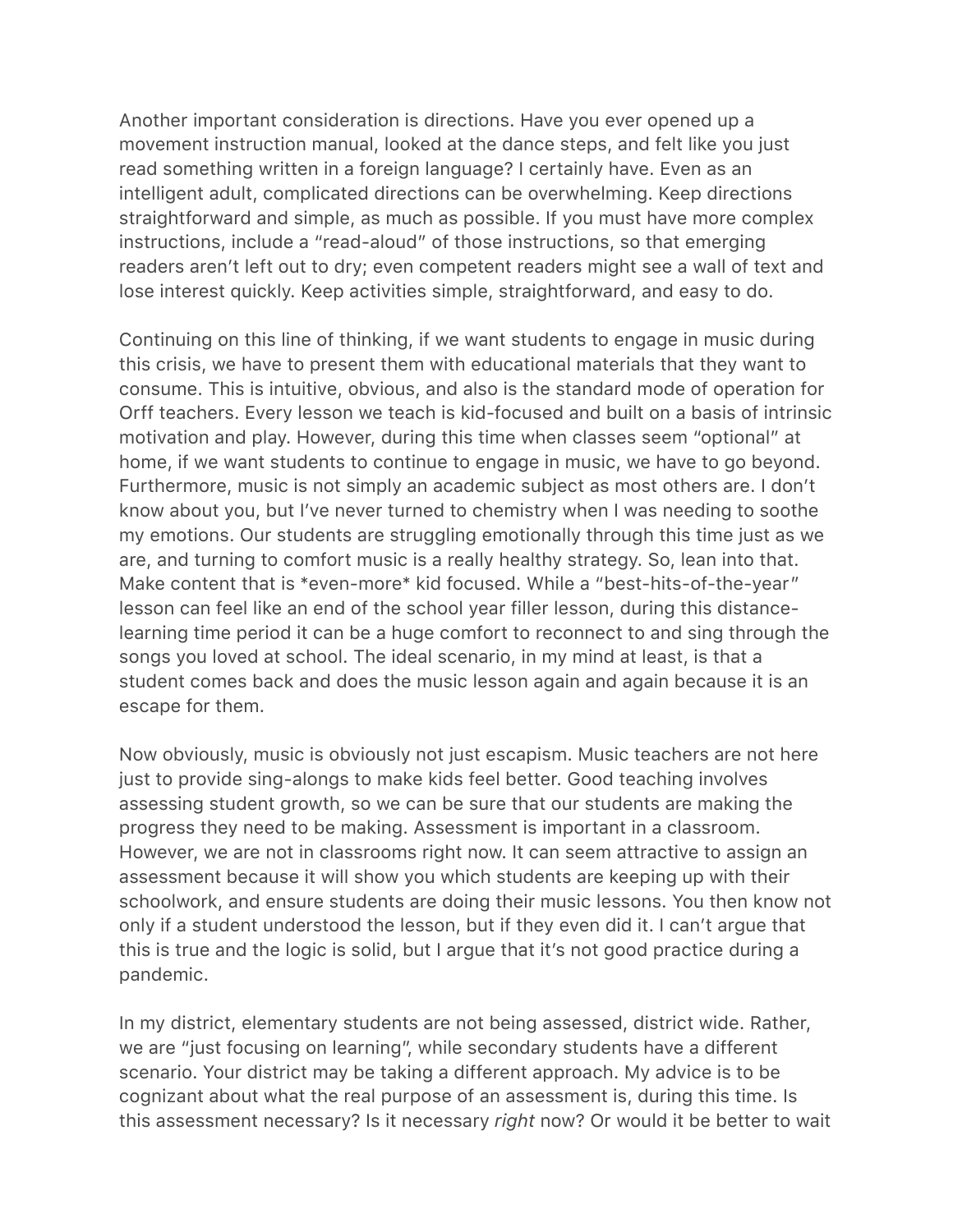until we are back in person at the beginning of the fall school year? In my own teaching, I'm focused on just getting kids to continue being engaged in music during this time. Then at the beginning of the next school year, I'll get a "real" look at where they are in a proper assessment environment. I'm just not going to get useful, authentic data from a "make it work" online-learning pandemic assessment scenario.

Part of this decision is due to knowing my students, as any good teacher should. I know that a vast majority of my students live in poverty, many living in multigenerational households of 8-12 people, crammed into 1 or 2 bedroom apartments. I know that many of my students lack internet access. I know many of my students' parents have lost their jobs and are under considerable duress. About a third of my students have not yet logged into their Chromebooks at all since the Friday before Spring Break, according to my teacher dashboard of student activity. Even some of the other Specials teachers in my building, whose students attend our school, have admitted to me that they've not had their kids do any music lessons yet.

So then I have to ask myself, how do I best serve my students and families during this time? Is creating additional work and massive amounts of content going to help them? Probably not. Is going radio silent going to make them feel comfortable and a sense of routine? Also no. There is a middle ground that each individual teacher has to sort of find for themselves.

To pivot to the positive, here are some things that you CAN do that will help. The first is to be authentic and vulnerable with the people in your life. Stay in contact with your professional community in and out of the building. Be honest about how you are feeling and holding up. Second, extend that to your students. Have a Zoom "class time" where you simply play some Would You Rather games, or let kids do some show and tell. Bring your Art, PE, Computer Science, and Library teacher in too! Many teachers are making read-aloud, but Orff read-alouds are always more entertaining than a standard classroom presentation. Consider also the current trend of TikTok challenges, especially the dancing ones. Challenge your students to make their version of a TikTok or other viral dance. Encourage them to continue finding ways to connect with music.

When we return to school, whenever that will be, things will be different. That much is sure. I already know there are several procedures in my classroom that are incompatible with social distancing and will need to be adjusted. I know I'll need some new sanitizing routines in my room, especially involving hand drums, mallets, and other manipulatives. There's also some evidence that singing is a particularly high risk activity for spreading contagious droplets, even more so than coughing is. That could mean some really big changes to teaching choir and classroom